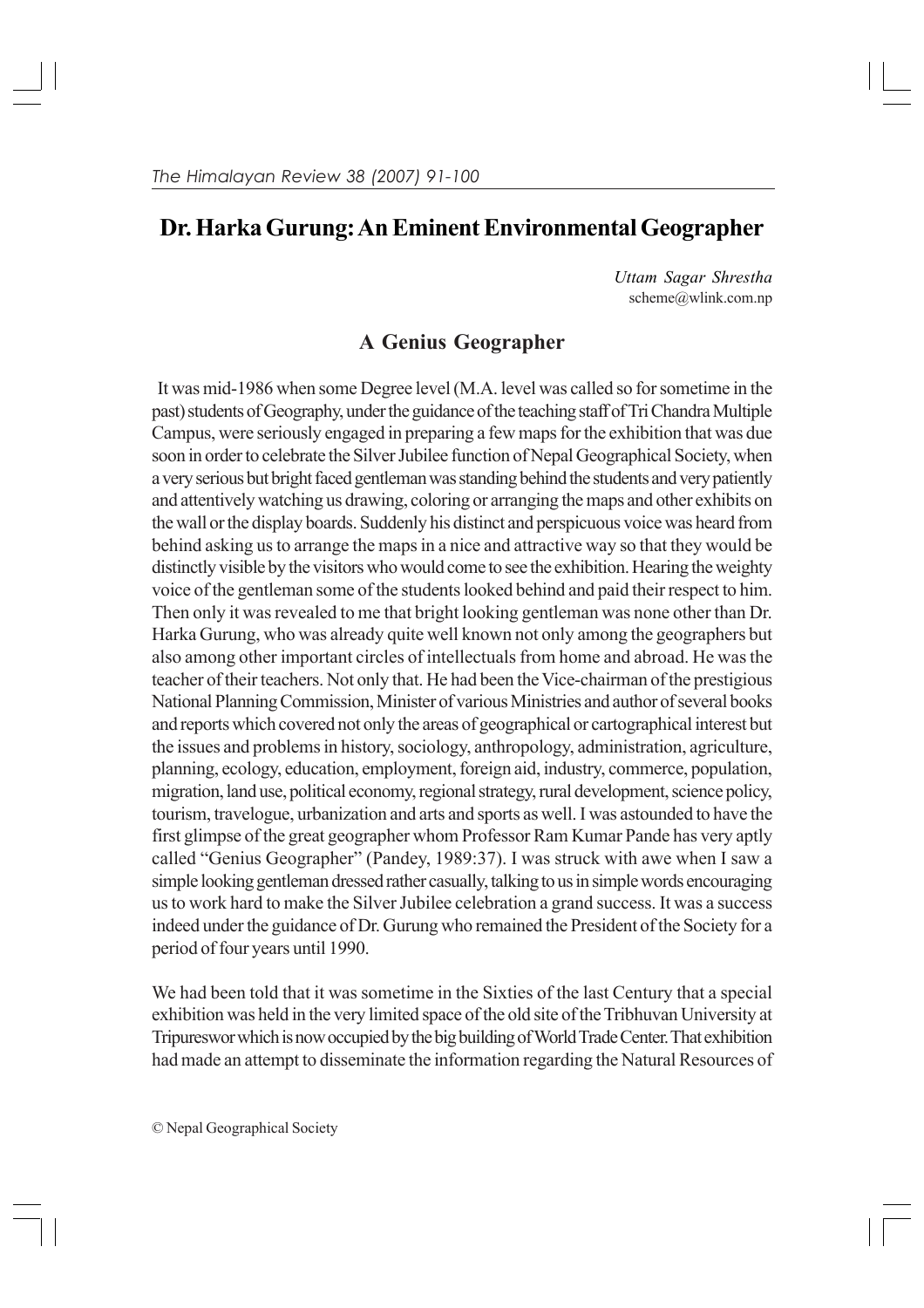Nepal, which could be utilized profitably for raising the standard of the people of Nepal through conservation of natural resources. It is also known that some time in 1963, the Tri Chandra people, had also successfully made arrangement for showing the development of map making and map drawing in different parts of the world including Nepal. But this exhibition that was going to be held soon was a very special one since it was a part of the Silver Jubilee celebration of Nepal Geographical Society, which was initiated by a few energetic young men in 1961. They had then just completed their college level study and apparently were very much encouraged by their teachers to make the best utilization of what they had learnt in the subject for the sake of the country as well as for the benefit of the fellowmen living in the country.

### **A Shining Student**

It appears that Dr. Gurung was a very good student of his time. After studying I.A. in Tri-Chandra College he did not study in Nepal as he wanted to take up Honours in B.A., which was not provided in Nepal. In Patna also he maintained his position. In B.A. he passed in First Division with Honours and that year there was no one in the First Division. All of his Indian class friends who passed B.A. (Hons) that year had their names in the second division. In the result it was also mentioned in bracket that he obtained "Distinction in General Knowledge". This was a great work of honour for a Nepalese youth who had joined Patna College, which would be reached after a strenuous journey for about three days from Kathmandu on foot, by lorry or bus, by train and by crossing the Ganges River in a steamer.

He did not stay there for his further study but he went to Great Britain and joined the renowned University of Edinburgh where he completed the Post Graduate Diploma in 1961 and finally completed his Ph.D. in 1965. He came back to Nepal towards the end of the year. Since he was educated entirely outside the country or under foreign universities, which did not have the study of Nepalese geography in their curriculum Dr. Gurung felt himself rather handicapped due to his lack of complete knowledge of his own country. That was the same problem with Professor U.M. Malla, who soon after passing the M.A. examination in 1953 had traveled to the northern parts of Okhaldhunga district which at that time covered the area between the Sun Kosi in the south and the Mahalangur Himal in the north, which contained the world famous peak of Sagarmatha which was more popularly known as Mt. Everest and had reached as far as the Base Camp and during his stay in the Khumbu area had studied the human geography of the area (Personal communication with Malla). In the same way Dr. Gurung, in 1966 has mentioned that got hold of a map, started looking at it and tried to locate the most remote and difficult, hence undeveloped, part of the country. Then he decided to visit Karnali Zone. Naturally he had to travel on foot for most of the time. First of all he went to Dang by air from where he went to Jajarkot and then to Jumla, observing the geographical features on the way to his heart's content. At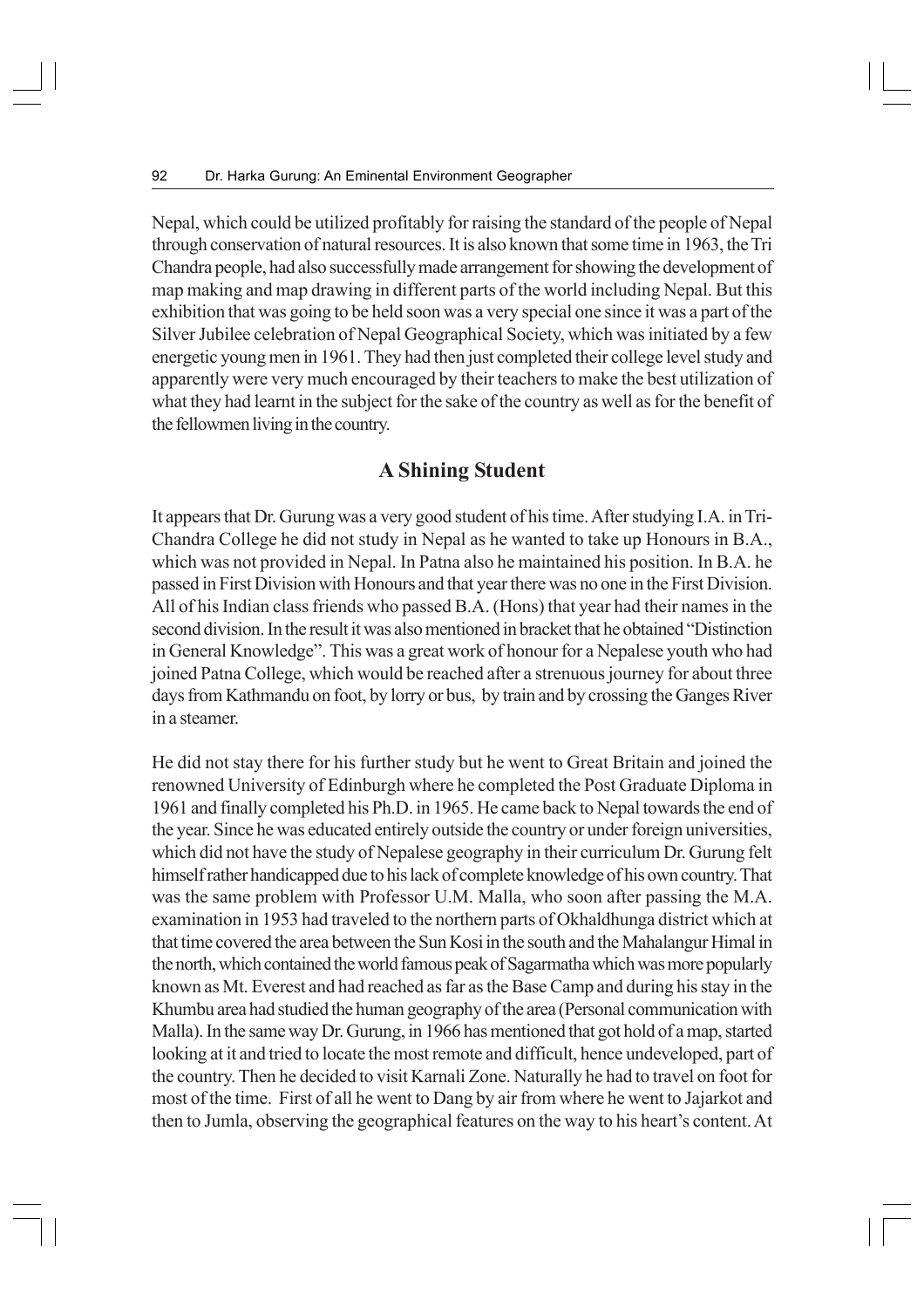every step he discovered new sites, new subculture and new adaptation of the people to the environment. At one place he had to change the porter and the new porter was named Harki. He was very happy to find a person who had the name as his own, or at least similar to his name. It was "Harki" very close to "Harka". But later he was utterly surprised to find out from others that it was Sarki, a shoemaker or, a cobbler, because the Barekot people pronounced H for S (Gurung, 1980). Later after reaching Jumla he visited places all around. He was very much impressed by the Sinja Valley people. Later he went to Mugu where he visited Rara Lake and other places. Then coming back to Jumla he moved further east to Tibrikot and turned towards Phoksumdo and Tarakot in Dolpo. After Dhorpatan he was thinking of going still further on foot to reach Pokhara. But partly because he was very tired and partly because he could hardly resist the temptation of getting an air lift by a DC-3 of the Royal Flight he shortened his trip by flying from there down to Bhairawa, thus ending his arduous but very fruitful as well as informative exploration through a very difficult part of the country, visited by only a few Nepalese and foreign travelers and scholars. He must have been very much thrilled to have a first hand experience of learning the variety of physical and cultural features of Nepal that he had been hearing in the past. More than that, he was well rewarded, on the basis of his writings and lectures which were illustrated with very beautiful and attractive slides, by the then government through his nomination to many important posts.

### **A Self-respectful Scholar**

Recollecting his nomination as one of the members of the National Planning Commission he has told Major Deepak Bahadur Gurung, the Editor of "Parbate", a newspaper that is published at Hong Kong (Gurung, 2001a):

"I was in the National Planning Commission for seven and a half years. At first Late Majesty King Mahendra appointed me a member of the Commission in May 1968. People were surprised at this appointment because usually an Economist would be selected but I was a Geographer. The reason was that after returning from United Kingdom, without trying to hunt for a job, I took my rucksack and went on a long tour to Karnali Zone on foot for three months and undertook research on that region. This news reached the ears of the King. Perhaps because people like Professor Yadu Nath Khanal and Dr. Bhekh Bahadur Thapa had recommended me for the post by saying that, "This person is a peculiar fellow who has a good knowledge of all the places situated at the remote mountains and all 'creeks and corners' of the country. I happened to be appointed in the National Planning Commission. I was just a member from 1968 to 1972. In 1972 the King promoted me to the Vice – Chairman. I orked in that post nearly for two and a half years" (Gurung, 2001:74).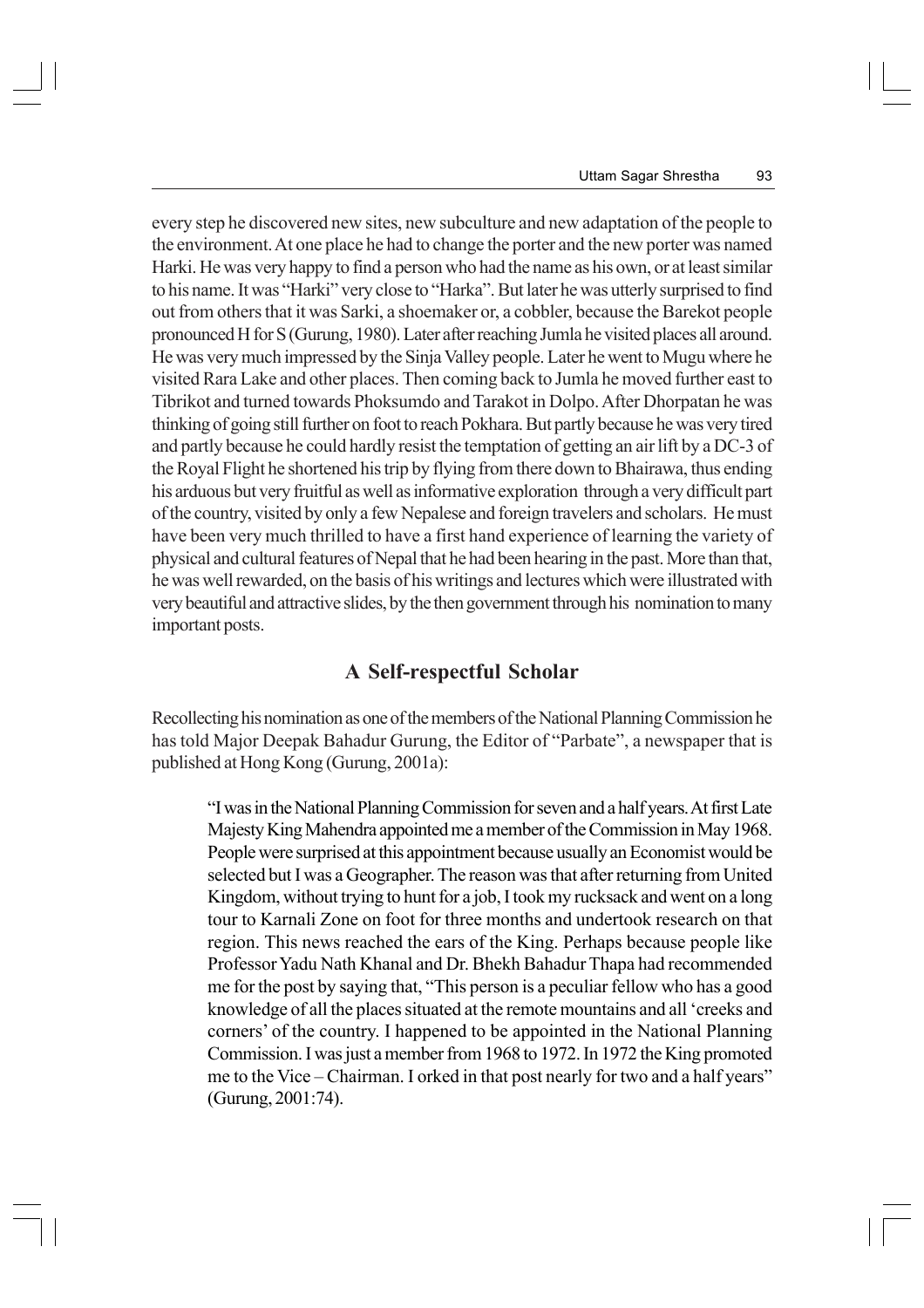Talking about his career after National Planning Commission later, he added (*ibid*):

"I did not leave National Planning Commission; I was made to leave. After that I was made a Minister. During three years I had to bear the responsibility of four ministries – Industry and Commerce, Education and Culture, Works and Transport and then Tourism. Since one single person had to look after four ministries, I might have committed some mistakes. Then I was thrown out, I must say, on account of the Carpet Scam. I was asked to resign from the post of the Minister, but as I had my bitter experience for three years as a Minister, I was fed up and I did not think it was proper to stay in the Legislature also as a nominated Member and I resigned from that responsibility as well" (Gurung, 2001a:75).

After leaving the administrative responsibility of the government it appears that Dr. Gurung felt free to move about and run his normal life without any formal constraints. Realizing that studies regarding public administration in Nepal had dwelt on its structure, trend and even ecology, as well as historical growth and decentralization, Dr. Gurung gave a geographical touch to the subject by deliberating upon the distribution pattern of Administration in Nepal. and an article was published in the very first issue of the Journal of Development and Administrative Studies in 1978 (Gurung, 1978). It was a paper which , in his own words, was an attempt to describe the spatial pattern of administration at a particular time and he had claimed that the approach had relevance in the context of the then emphasis on making administration and development services more accessible to the people. Later, he produced many articles and reports on several subjects including Environment under various specific topics.

### **An Eloquent Environmentalist**

As an admirer of Dr. L. Dudley Stamp whom Gurung probably knew personally too since in 1961 both of them contributed Book Reviews in the Geographical Journal of Royal Geographical Society. Dr. Gurung was very much impressed with the idea of Applied Geography that was put forward by the renowned British Geographer who had recorded that the first half of the 20<sup>th</sup> Century had seen "the emergence of the modern study of Geography as an academic discipline fit to take its place among the older disciplines of science, the social sciences and the liberal arts" and had realized that there was "an intimate relationship between man and his environment and that no other subject seeks to understand or interpret this relationship in its entirety both in space and time" (Stamp, 1960). So during the first half of the last century geographical methods of survey and analysis were developed which were later applied towards the understanding and interpretation of some of the features of the world or a part of it. Thus the field of Applied Geography would cover the task of helping towards solving some of the great world problems such as the increasing pressure of population on space, the development of underdeveloped areas and others. And herein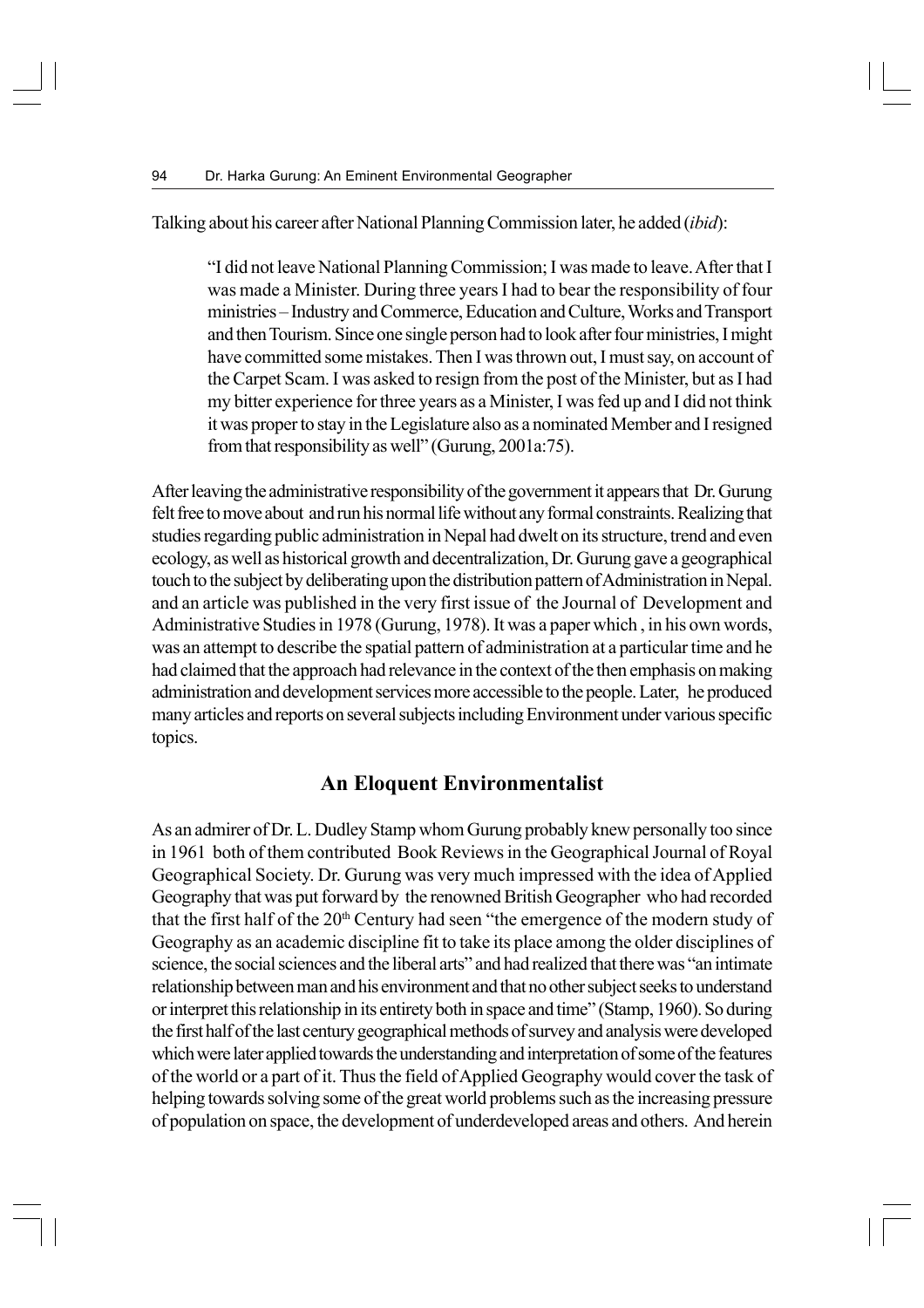lies the importance of Geography which has as its essential concept , the study of earth as the home of man, or the study of man's environment which includes several factors such as, location, the form of land surface as well as relief, geological structure, climate and weather, rainfall, temperature, wind, vegetation, fauna and flora etc. All these factors of the environment , singly and collectively, exercise a varying influence on the life of man. In the past some extremists went so far as to assert that the control was so strong as to determine the whole course of human existence. But Dr. Gurung, though seemingly a scientific neo-determinist in his deliberations, did believe that man who had technology and culture, contrary to other lesser animals, had the initiative and capacity to iron out the rough dictation of the natural factors (Gurung, 2001a).

Dr. Gurung has several articles, papers, books, reports, monographs relating to environment but in this paper an attempt is made to deal with the task that he had undertaken for IUCN during the 1990s. At that time IUCN, under the suggestion of Prof. Malla who had just completed his tenure in the National Planning Commission had joined the Project executed by IUCN team in which the writer was also involved for a speedy implementation of the Programs recommended by the National Conservation Strategy for Nepal. Realizing that Nepal, not unlike many other countries of the world had been known to have already shown signs of environmental problems and in order to tackle them it was felt necessary to know what sort of natural and cultural resources we possessed, how we had been using or misusing them and how best we could utilize them for the benefit of the poor people of the country, in particular. Thus the report that would have been produced would provide information regarding the present sate of environment so that future environment related policies and strategies should get a better base for their formulation and implementation through various channels. In order to complete this project of preparing the State of Nepal's Environment, many distinguished contributors had been approached for necessary assistance and guidance. One of them was Dr. Harka Gurung.

We had the honour to request Dr. Gurung to contribute a chapter on "Forest Resources" and he had conveniently divided his chapter under the headings, *viz.,* - Types and Distribution, Forest Utilization and Deforestation. It would not be possible to repeat here what he had reported in his paper, though very desirable for want of space. However, since his findings were very pertinent and very appropriate to the exhaustive report on Sate of Nepal's Environment an attempt is made in the following paragraphs to summarize the most important findings of Dr. Gurung on these aspects.

The forests , as he had mentioned in his draft had included all forms of woodland composed of trees that constituted the top canopy and second storey as well as shrubs. According to Land Resource Mapping Project (LRMP) survey of 1978/79, such vegetation cover accounted for 42.8 per cent of Nepal's total area. He recognized that the two major factors that determined the typology of forests in Nepal were the east- west climatic variation and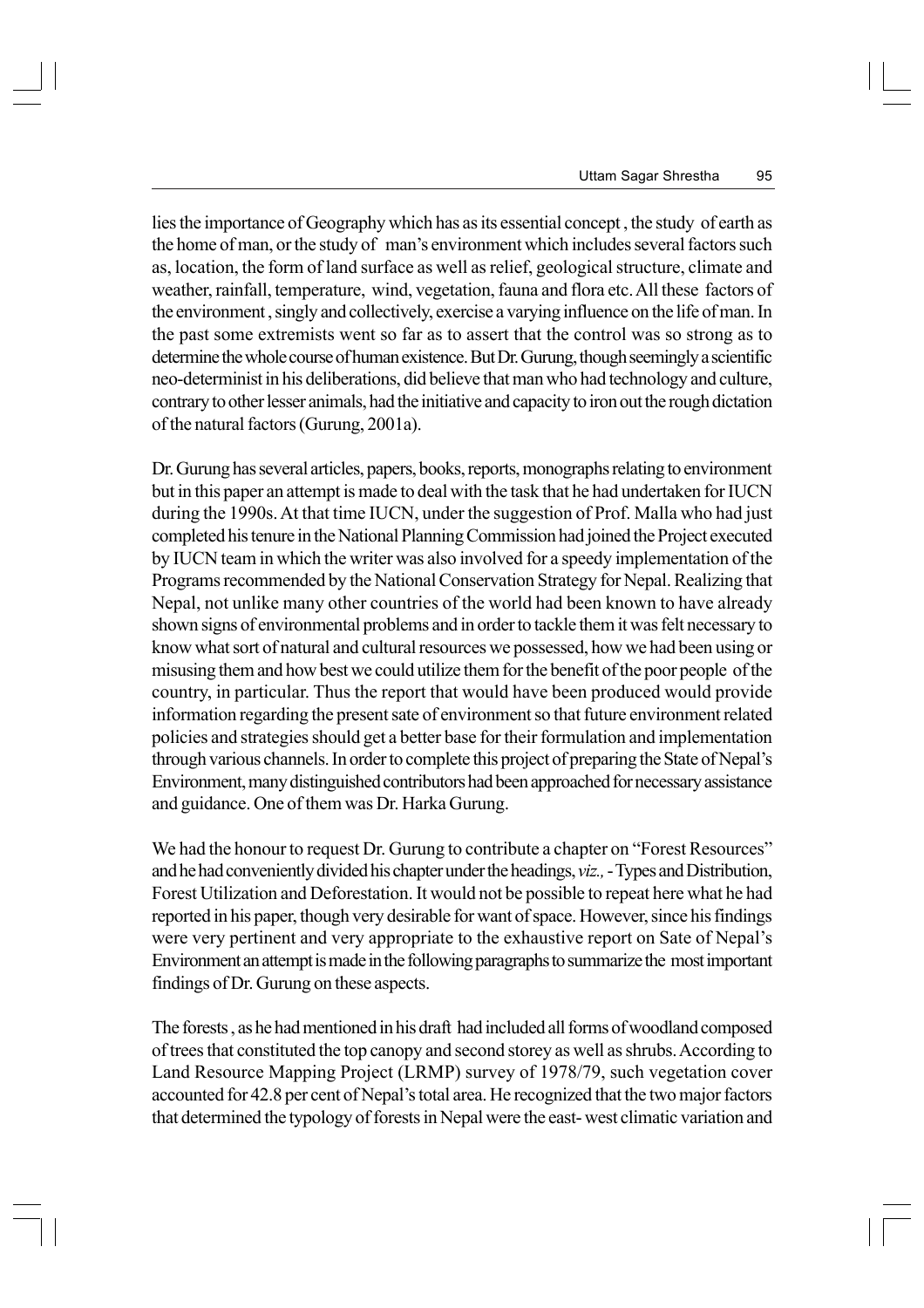vertical/altitudinal zonation with obvious differences in floral composition between the humid east and the drier west. He was of the opinion that such a phyto-geographical division was illustrated by the number of rhododendron species: at least 30 in the east, 8-15 in the central and only 5 in the west (Dobromez, 1972). After Stainton, he had summarized the basic regional features of the flora (Stainton, 1972) in the following way :

- the East Himalayan element is dominant in the flora as a whole which, however, becomes reduced westwards;
- the West Himalayan element is strongly represented in the western half of the country and some of the inner valleys;
- the Tibetan element is dominant in the flora of some dry valleys along the northern border; and
- locally endemic species of trees and shrubs are not an important element in the flora.

The most significant aspect of vegetation type is in the vertical zonation. These include five zones; tropical, sub-tropical, temperate, sub-alpine, and alpine. The tropical zone (below 1,000 m) vegetation of evergreen and deciduous trees prevails in the terai and inner terai. *Shorea robusta* is the dominant species. Riverine trees include *Acacia catechu* and *Salmalia malabarica*. The Sub-tropical zone  $(1,000 - 23,000 \text{ m})$  vegetation of the lower hills has mostly evergreens in the east and deciduous trees in the west. The common trees are *Schima* and *Castanopsis* while *Pinus roxburghii* is dominant in the west. The Temperate Zone (2,000 – 3,000 m ) is mainly forest of evergreen oak and *Lauraceae.* At higher elevations, it has hygrophilic oak in the east and succession of fir and birch forest in the west. The alpine zone  $(4.000 - 5.000 \text{ m})$  includes dwarf rhododendron, dwarf juniper and meadows.

With due regard to the contribution of Stainton and LRMP who have classified the forests of Nepal into 35 and 25 types respectively, Dr. Gurung mentions the following as the five most prominent forest types by species (Table 1).

| Forest Type                          | Category | Area (ha) | Percentage<br>of Total |
|--------------------------------------|----------|-----------|------------------------|
| 1. Tropical Mixed Hardwood           | Hardwood | 1,415,000 | 25.9                   |
| 2. Sal Hardwood                      | Hardwood | 1,021,700 | 18.7                   |
| 3. Deciduous Mixed Broad-leaved      | Hardwood | 843,900   | 15.5                   |
| 4. Chir Pine                         | Conifer  | 405,700   | 7.4                    |
| 5. Tropical Mixed Hardwood-Chir Pine | Mixed    | 223,800   | 4.1                    |

Table 1. Forest Types and Area in Nepal

*Source:* Gurung, 1991 b.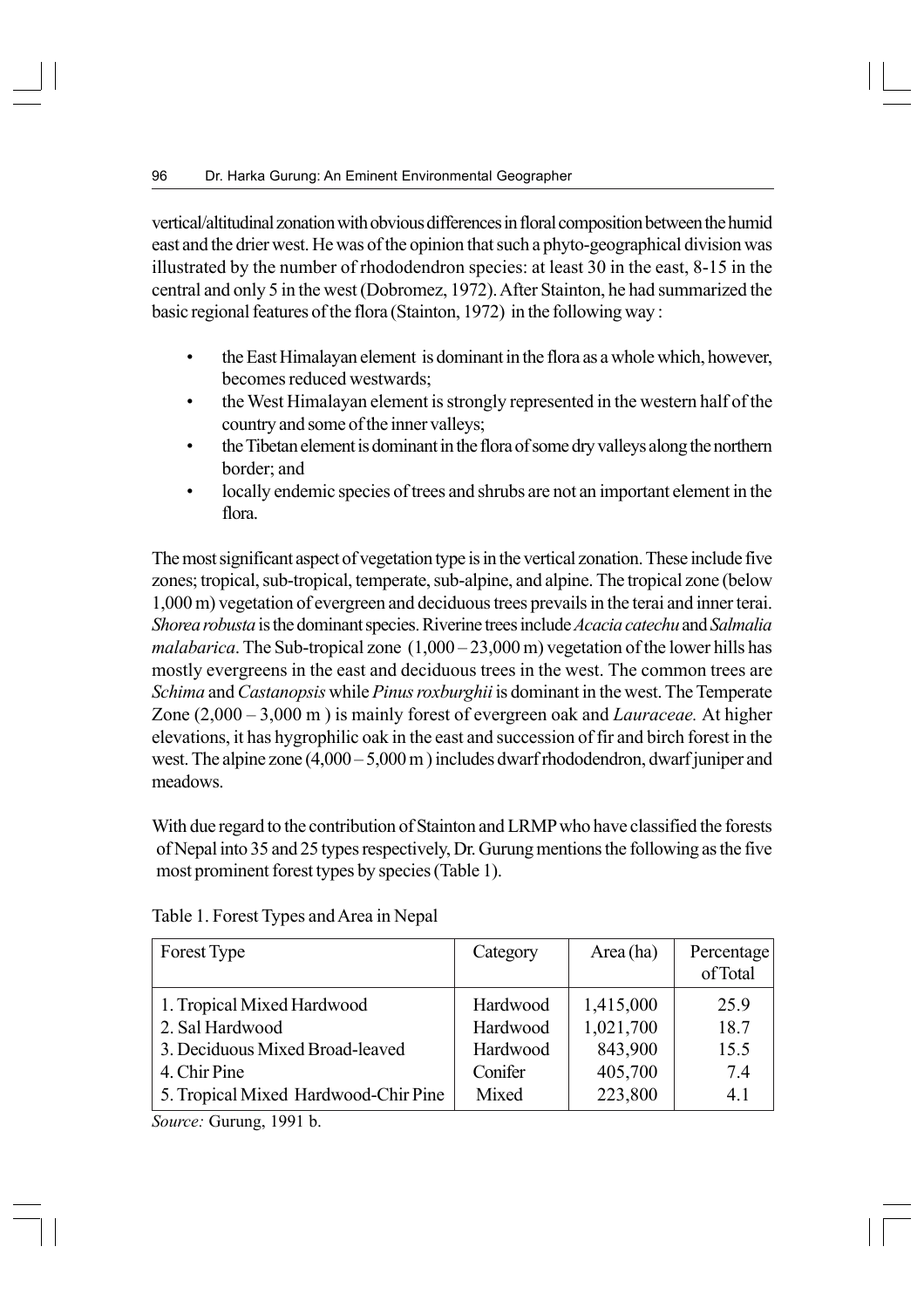Along with the uneven distribution of forests in Nepal Forest regions also provide density. It appears that low-density forest or degraded forest is most pronounced in the hill region. The mountain and hill regions constituting the highlands claim 78.3 per cent of such degraded forest. In the Terai it was less than 10 per cent. The hills also lead in the extent of medium density forestland. The terai has a quarter and the inner terai has a fifth of such forestland. Land with high-density forest cover is found mostly in the terai and mountain regions. The share of the hills in such dense forestland is 21.0 per cent.

Under forest utilization he has pointed out that the forest biomass which consists of timber, fuel- wood, fodder, litter and others are utilized for commercial and non-commercial purposes. Sale of timber has been declined as a result of the conservation-oriented policy. Forest products also include herbs of which at least40 varieties are exported. Export of such herb also had shown a decline during the 1990s.

However, under non commercial use, it was realized that the main pressure on forest resources was in the form of fuel-wood since of all forms of energy consumed in the country. 96 per cent is derived from traditional sources which include agricultural residue and animal dung as well. The proportion of fuel-wood is generally much higher in the highlands due to its colder climate and distance from the supply point of commercial energy. Based on a rough assumption of one cubic meter of wood per capita and 75 per cent of this from forests, one estimate has given an extraction of 5.6 million tonnes of fuel-wood per year (LRMP, 1986). Fodder for livestock also forms another major source of pressure on forests. The annual requirement of fodder is assumed to be 16 million tonnes of dry matter and the 35 per cent of this may be derived from forests. The assumed requirement of timber is based on 0.4 cubic meters per capita a year with a dry weight of 0.2 tonnes. Thus the total annual requirement estimated is 6 million cubic meters. Thus forests are supplying 14.2 million tonnes of dry weight product per year. And most of these are in the form of fuel-wood and fodder.

So far as the aspect of deforestation is concerned since Nepal lacked time series data on its forest resources it was difficult to assess the extent of deforestation. The first attempt, according to Dr. Gurung was made in the early 1960s to prepare an inventory with the help of aerial photographs (Scale 1:21120) but it had excluded most of the highland zone. It was reported the lowlands had 52.6 per cent as forest land, 38.8 per cent as cropland and the remaining 8.5 per cent as other land (FRS, 1967). A more comprehensive inventory of land use was prepared under the Land Resource Mapping Project (LRMP) based on 1978/79 aerial photographs (Scale 1:50000). Land Use Data of 1964/65 Forest Resource Survey (FRS) and the 1978/79 LRMP, however, are not strictly comparable since they vary in the areal extent, photographic scale and definition of land use categories. But the proportion of respective land use types during the two survey periods provides an indication of progressive deforestation. Within the hill zone, forest land share declined from 58.1 per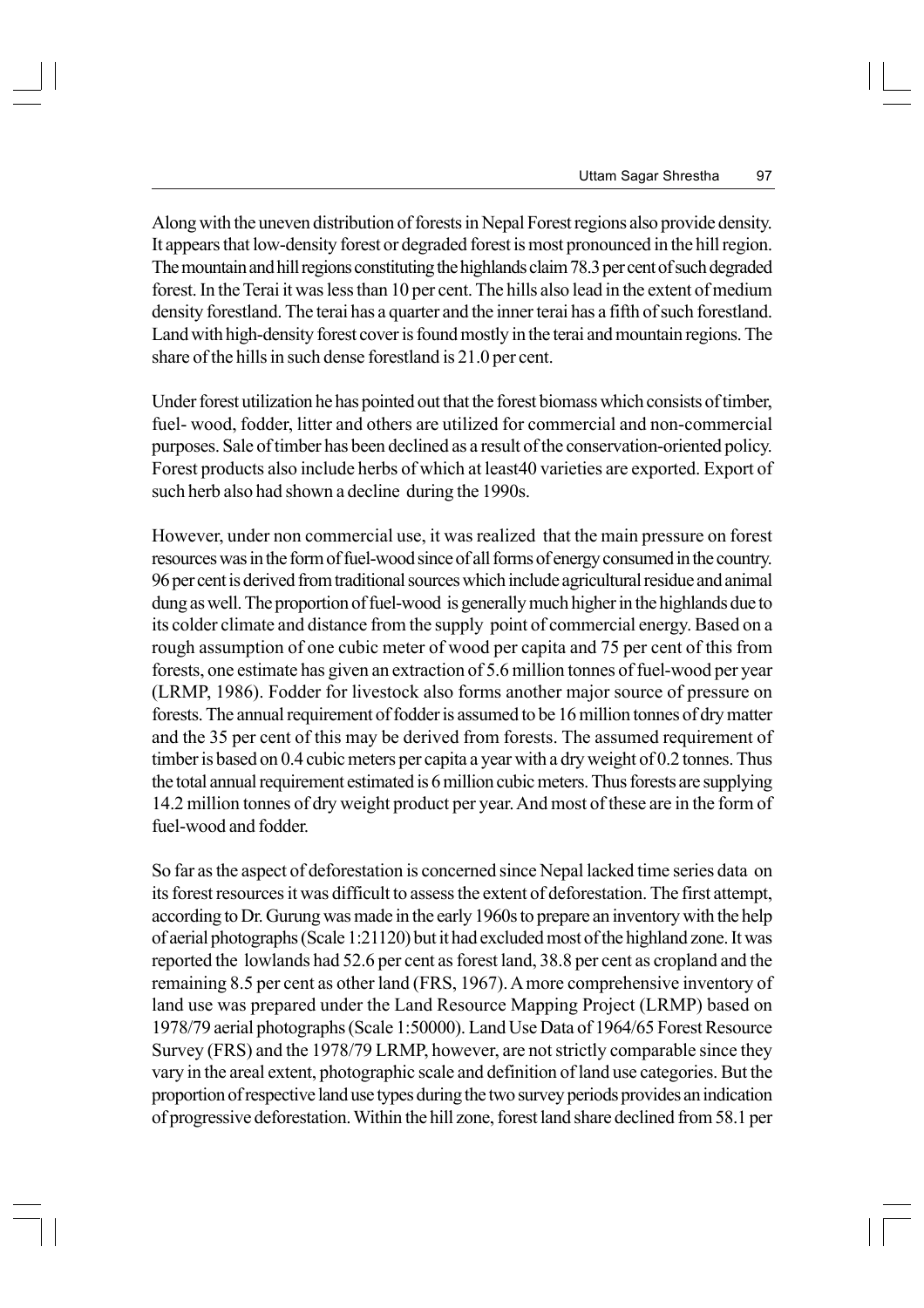cent in 1963/64 to 49.1 per cent in 1978/79. In contrast, cropland increased from 27.3 per cent in 1963/64 to 32.9 per cent in 1978/79. LRMP has made attempts to estimate the extent of deforestation by adjusting the information derived from 1964/65 and 1978/79 aerial photographs. Accordingly, during the 14-year period, forest area covered by crowns is said to have been reduced by 25 per cent or at an annual loss of 2.1 per cent. On the other hand, forest area not covered by crowns had gained by 15 per cent and shrub land increased by 61 per cent. Over all there was a loss of 382,200 hectares of forestland in a decade and a half (MOFSC,1987). Later estimate on land use change during 1979 – 1986 has indicated a further depletion of 80,800 hectares of forestland. The rate of forest depletion varied widely among the elevation zones. The mountain zone is assumed to have gained marginally. In the hill the loss was 0.2 percent only. Nearly 90 per cent of all forest area lost was in the tropical Terai plain, at an annual rate of 1.8 per cent (Gurung, 1991).

The main causes contributing to the deforestation in Nepal is over-exploitation. This is particularly the case in the hill areas with a high population density. The hills supported 41.2 per cent of the total population with 32.9 per cent of agricultural land. An overwhelming bulk of population is rural dependent on subsistence agriculture. The region also has the least proportion of forestland with high crown cover as well as the largest share of livestock population. The pressure on forests of Nepal is three-fold : conversion to arable land, overgrazing of cattle and other animals, and fuel extraction. It has been estimated that on an average one-third of the fodder requirement for livestock is derived from the forests.

The basic underlying factor contributing to the depletion of forests may be identified as overpopulation. An application of population pressure index (PPI) for the decade 1961- 71 indicated that 11 out of 15 mountain districts and 34 out of 36 hill districts were overpopulated (Shrestha, 1982). On the other hand, all 18 terai districts and 4 out of 6 inner terai districts were underpopulated.. Thus of the 47 overpopulated districts in the country, 45 were from the highlands. These districts are also the main sources of outmigration. In fact, the economy of the hills since the mid–19<sup>th</sup> Century has been partly sustained by seasonal, circular and permanent migration. Deforestation in Nepal has been referred to as an inevitable product of food deficiency (LRMP, 1986).

Various harmful effects have been attributed to forest depletion. These range from outright deforestation to desertification, soil erosion to flood havocs, to even climatic change. However, despite the fact of progressive deforestation, there are no scientific evidences to support statements that soil erosion, flood and siltation have been accentuated in recent years.

However, Dr. Gurung (Gurung, 2001b) has pointed out that two phenomena might be attributed as the chain reactions of forest depletion. These relate to economic and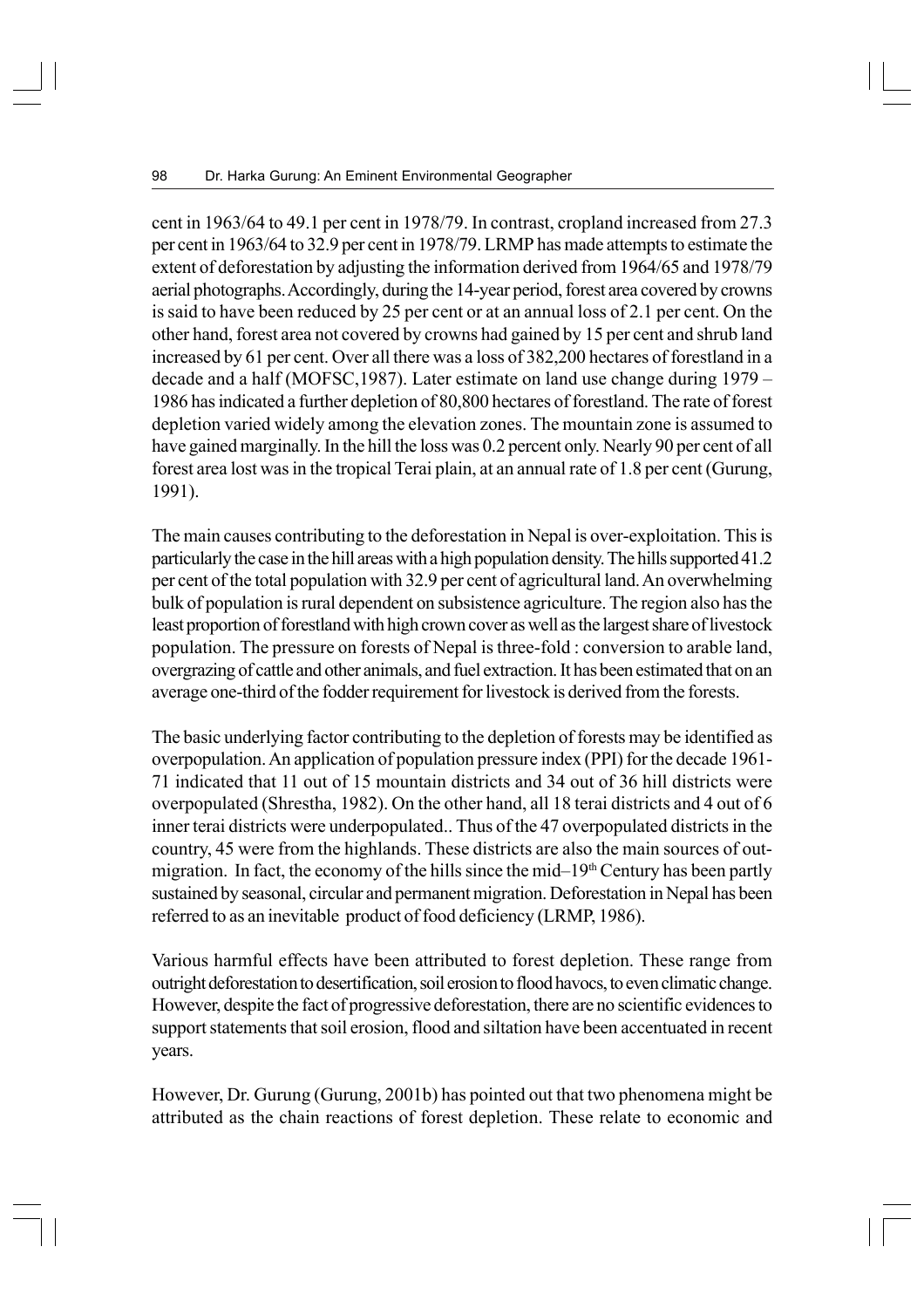demographic aspects. Declining agricultural productivity and increase in out-migrations from the highlands. In a way these are inter-related. Subsistence agriculture as practiced in most areas of Nepal is very much dependent on extensive exploitation of public land, particularly forest land. It provides grazing and fodder for livestock that in turn supplies manure to maintain fertility on cultivated land. Depletion of forests leads to reduction in nutrient supply to the soil and decline in productivity, which in turn induces more extensive methods of cultivation and out migration to new frontier areas.

#### **Last Few Words**

During the time when he had to be consulted not only for his own contribution but also to seek some advice on other various topics that had to be included in the Final Report, he very generously made himself available for any further discussion and he has impressed his friends, colleagues and students by his free and frank behavior and most amicable discussions whenever necessary. It was really a shocking experience to hear of his sudden demise as a result of the fatal accident in the remote corner of Nepal. The only thing we can do at such a moment is to pray to God and promise that we shall follow the footsteps the great personality and try to make him immortal by highlighting his contributions to Geography and so many other good deeds he had done for the development and service of the nation that he was so very fond of.

#### **References**

- CBS., 1987. *Statistical Yearbook of Nepal.* Kathmandu: Central Bureau of Statistics (CBS), HMG.
- —–1991. *Statistical Yearbook of Nepal.* Kathmandu: Central Bureau of Statistics (CBS), HMG.
- —–1984. *Census of Population, 1981.* Kathmandu: Central Bureau of Statistics (CBS), HMG.
- —–1982. *National Sample Census of Agriculture, 1981/82.* Kathmandu: Central Bureau of Statistics (CBS), HMG.
- Dobromez, J. F., 1972., "Les grandes divisions phytogeographiques du Nepal et de l'Himalaya", *Bull. Soc. Bot. France* : 111-120.
- FRS., 1967. *Forest Statistics for the Terai and Adjoining Regions*, Kathmandu: Forest Resource Survey Project,
- Gurung Harka 1980. *Vignettes of Nepal.* Kathmandu: Sajha Prakashan,
- —–2001b. *Forest*.(unpublished report), submitted to IUCN. Kathmandu.
- —–2001a. *Nepalko Artha Rajniti:Ganthan Manthan.* (in Nepali), Kathamandu: Deshbhakata Prajantrik Manch.
- —–1978. Distribution pattern and cost of administration in Nepal. *Journal of Development and Administrative Studies.* 1(1):1-18.